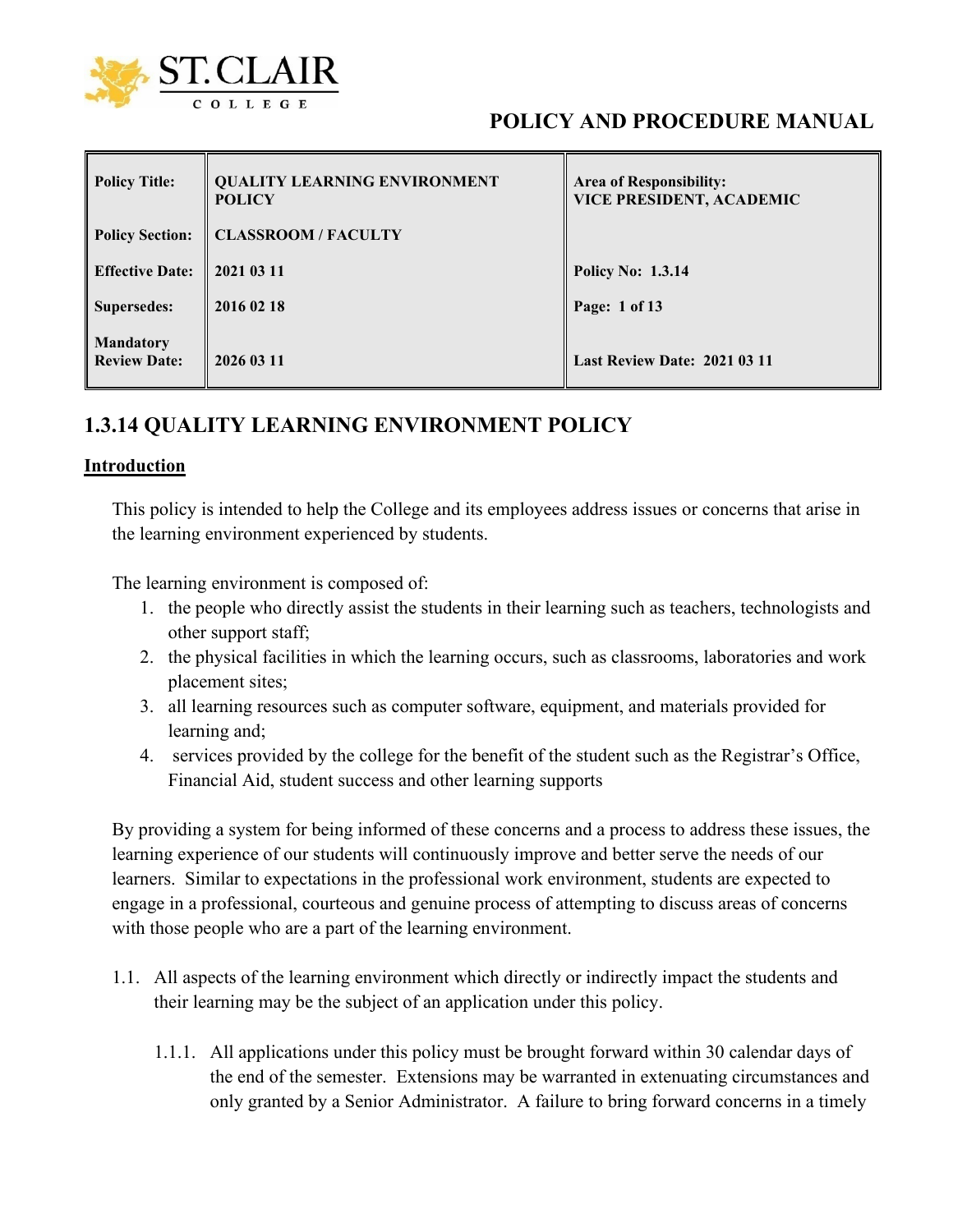### *Quality Learning Environment Page 2 of 13*

manner may jeopardize the College's ability to investigate and address the concerns. Such failure may also constitute grounds for dismissing an application.

- 1.1.2. Applications under this policy must be based on genuine and reasonable grounds. Where a student brings forward an application that lacks substance or which is determined to be frivolous, vexatious or brought forward for purposes prejudicial to another person, the student bringing forward the application may be the subject of a determination and discipline under the policy relating to Student Rights and Responsibilities or the remedies provided under the policy relating to the Respectful Work and Education Place.
- 1.2. This policy does not cover situations covered by the college grade appeal policy, academic integrity issues, non-academic appeals relating to student behaviour or situations covered by the Respectful Work and Educational Place Policy.
- 1.3. Where a student or students have a concern relating to the quality of the learning environment, advice on how to proceed may be obtained from a faculty member, coordinator, counsellor, Chair or the Student Representative Council Executive any of whom may provide guidance with the process for the resolution of concerns under this policy. Specifically, guidance may be sought in completing the forms required for the presentation of any concern under this policy.

## **2. First level Informal Process**

- 2.1. It is the intention of this policy that every effort is made to resolve concerns under this policy through informal negotiation and frank discussion of the issues. All parties are expected to voluntarily and mutually develop a solution that is fair and reasonable in the circumstances.
- 2.2. Students are advised to document their concerns in writing and should be as clear and concise as possible in setting out all the circumstances in order that all parties may clearly understand the nature of the issues and any factors relating to the issues. Clarity in identifying the issues will generally assist in achieving a resolution.
- 2.3. A concern under this policy is initiated by completing and filing the Quality Learning Environment Concern Form. Part A of the form identifies the student and provides contact information. Part B of the form sets out the nature of the concern and what resolution is being sought. Part C initiates the referral of the concern to the Office of the Vice President, Academic.
- 2.4. Where the concern of the student relates to a factor that is connected directly to the faculty member's teaching methodology or practices, students are encouraged to initially approach the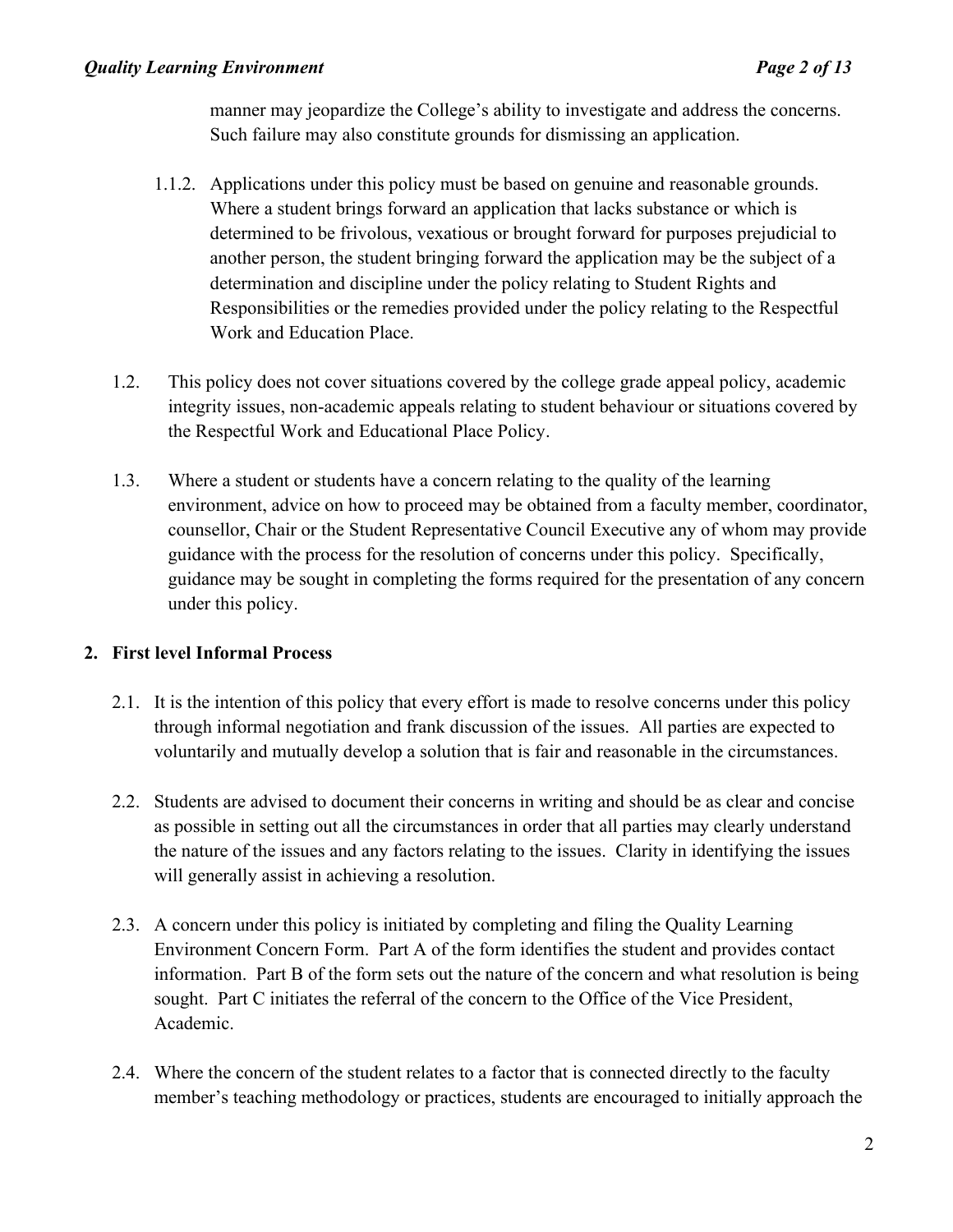faculty member to discuss the situation. After hearing the concerns of the student, the faculty member may, if appropriate, develop a response that addresses the concern of the student.

- 2.5. Where the concern of the student relates to a factor that is connected directly to another person's role in the learning environment, students are encouraged to initially approach that other person to discuss the situation. After hearing the concerns of the student, that person may, if appropriate, develop a response that addresses the concern of the student.
- 2.6. For whatever reason, if a student feels unable to approach the faculty member or another person, or if the concern relates to equipment, software or other physical resources in the learning environment, the student may immediately take his or her concern to the Chair of the Academic program.
- 2.7. Where a student approaches a faculty member or another person, as outlined in this policy, with concerns relating to the learning environment and the faculty member or other person is unable or unwilling to offer a resolution that addresses the student's concern or if after 6 academic calendar days there is no resolution or plan leading to a resolution which is acceptable to the student, the student may directly approach the Chair of the Academic program with the concern by following the process outlined in this policy.

## **3. Second Level Inquiry Process**

- 3.1. When a student wishes to bring a concern under this policy before the academic Chair of his or her program, the student should complete Parts A and B of the Quality Learning Environment form and deliver the form to the office of the Chair. The departmental office shall in the presence of the student mark or stamp the form with the date and time of delivery and the original form shall be returned to the student with the mark or stamp clearly visible. The Chair's office should retain a copy of the concern form for the Chair's file.
- 3.2. The Chair should either meet with the student immediately or arrange to meet with the student within three working days to discuss the nature and details of the student's concern. This time may be extended by agreement between the Chair and the student.
	- 3.2.1. The date of the meeting between the Chair and the student shall be noted on the Quality Learning Environment Concern form and a copy provided to the student.
	- 3.2.2. During the meeting mentioned in Section 3.2 the Chair should ensure that the student has provided all necessary information and details relating to this concern and that the student has identified the nature of a preferred resolution of the concern. This information should be clearly documented in the Quality Learning Environment form Part A or in additional documentation attached to the form.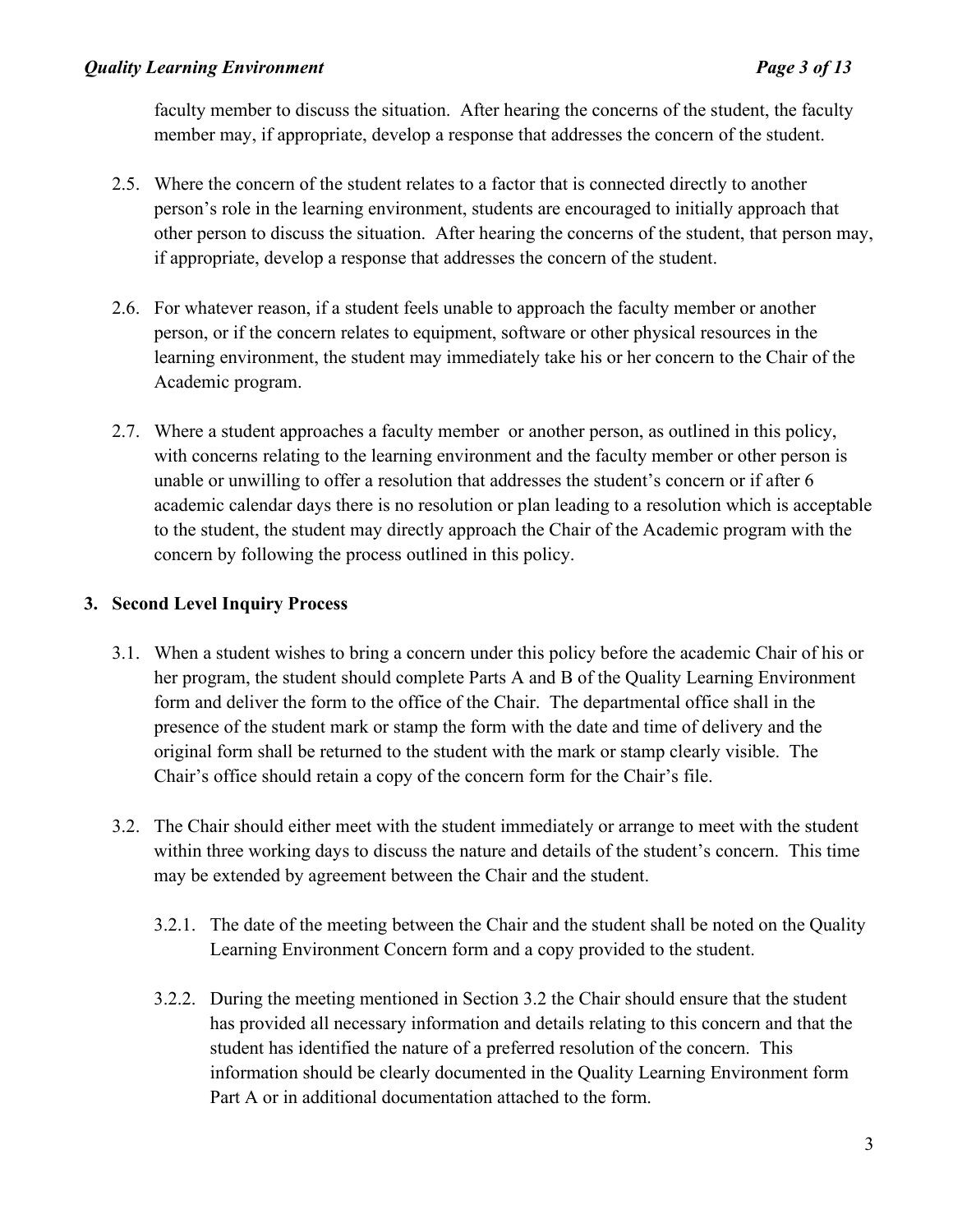- 3.3. If, after review, the Chair is of the opinion that the Quality Learning Environment Concern Form does not disclose a valid academic concern or if the student is unable to identify a specific and clear area of concern, the Chair shall immediately inform the student in writing of that decision but in no case later than three days from the date of the meeting between the Chair and the student referred to in Section 3.2.
	- 3.3.1. The decision of the Chair may be immediately referred to the Vice-President, Academic, or designate, under section 4.0, if the student disagrees with the decision of the Chair and has reasonable and genuine grounds for such disagreement.
		- 3.3.11 Where a student brings forward a referral to the Vice President that lacks substance or which is determined to be frivolous, vexatious or brought forward for purposes prejudicial to another person, that student may be the subject of a determination and discipline under the policy relating to Student Rights and Responsibilities or to the remedies provided by the policy relating to the Respectful Work and Education Place.
- 3.4. A student's attendance, participation in the learning environment or completion of assignments and tests do not directly impact the validity or merit of a concern expressed under this policy but may impact the credibility and significance of that student's information.
- 3.5. Upon completion of the initial meeting with the student under Section 3.2, the Chair shall immediately investigate the concerns expressed in the Quality Learning Environment Concern form Part A and shall provide a resolution to the matter within ten working days from the date of the meeting between the student and the Chair outlined in Section 3.2.
	- 3.5.1. The Chair shall immediately inform any other person who is affected by or identified in the Quality Learning Environment form and shall immediately arrange to meet with any person so affected or identified for the purposes of a full identification and discussion of the issues raised in the Quality Learning Environment Concern form.
	- 3.5.2. If the concern relates to an area outside of the academic sector, the Chair shall immediately inform the supervisor of the area that is the subject of the concern and include that supervisor or designate in all further investigations and discussions.
	- 3.5.3. For the purposes of the investigation, the Chair may interview other students or other College employees who may have information relating to the concerns raised in the Quality Learning Environment form Part A, in particular, if the concerns relate to the provision of learning resources or equipment and its operation.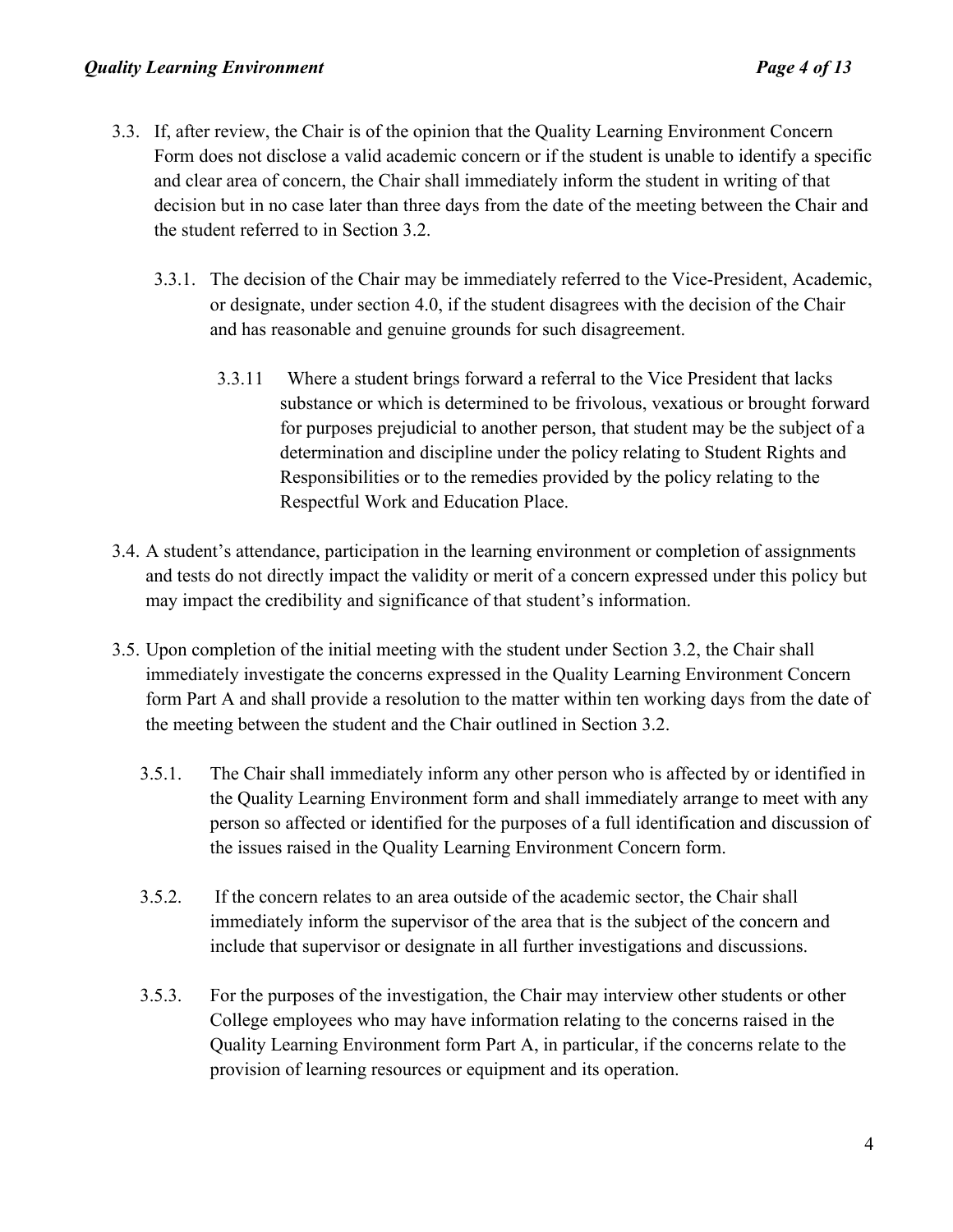- 3.5.4. The Chair should use his or her best efforts to mediate a voluntary resolution of the concerns covered by the Quality Learning Environment Concern form.
- 3.5.5. If the Chair deems it appropriate and the parties to the concern covered by the Quality Learning Environment policy agree, a meeting of the parties or other college employees who may assist in the development of a resolution may be arranged to fully discuss the issues and to attempt to develop a voluntary resolution of the concern.
- 3.6. The Chair shall within the time limits set out under Section 3.5 provide the student with a written decision that either outlines the resolution of the matter in question or identifies the reasons why the matter will not be addressed any further by the Chair.

## **Referral of Concern to Vice-President, Academic**

- 4. A student who has lodged a Quality Learning Environment Concern with the Chair may refer that concern to the Vice-President, Academic if:
	- a. The Chair makes a decision that the Quality Learning Environment Concern form does not disclose a valid academic concern under Section 3.3, or
	- b. The Chair fails to provide a satisfactory resolution of the concern within the time limit specified by this policy, or
	- c. The Chair issues a decision that provides for a resolution which the student does not find satisfactorily resolves his or her issue.
	- 4.1. The referral to the Vice-President, Academic is made by delivering the Quality Learning Environment Concern Form with Part C completed by the student and leaving a copy with the Office of the Vice President, Academic.
		- 4.1.1. The office of the Vice-President, Academic shall in the presence of the student mark or stamp the form with the date and time of delivery and a copy of the form should be returned to the student with the mark or stamp clearly visible.
	- 4.2. The Vice President, Academic, or designate, should either meet with the student immediately or arrange to meet with the student within three working days to discuss the nature and details of the student's concern. This time may be extended by agreement between the Office of the Vice President, Academic, or designate, and the student.
	- 4.3. If, after review, the Vice President, Academic, or designate, is of the opinion that the Quality Learning Environment Concern Form does not disclose a valid academic concern or if the student is unable to identify a specific and clear area of concern, the Vice President, or designate, shall immediately inform the student in writing of that decision but in no case later than three days from the date of the filing of the original concern with the Chair.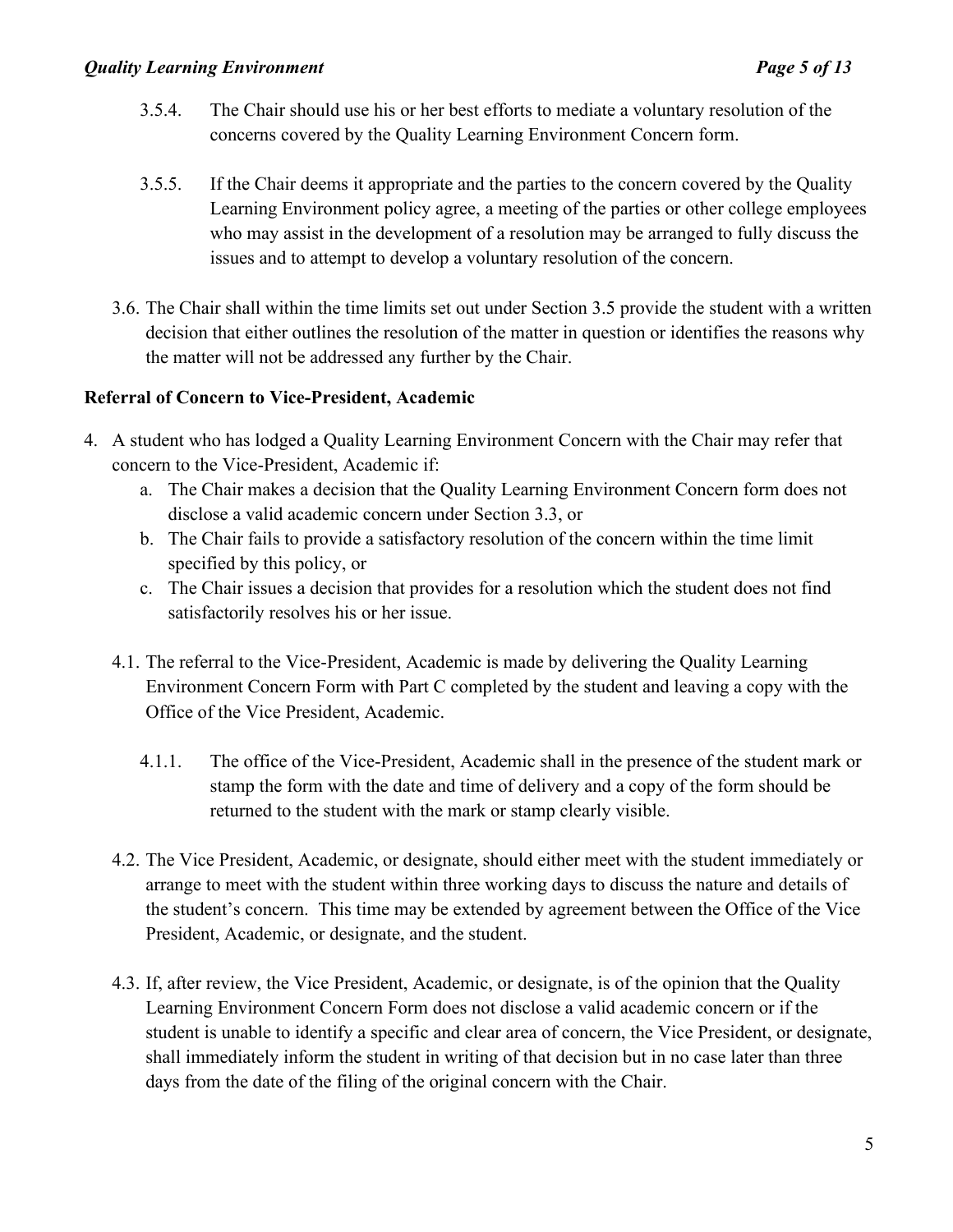- 4.4. When a Quality Learning Environment Concern is referred to the Vice-President, Academic, the Vice-President, Academic or his or her designate may investigate the concern.
- 4.5. The Vice-President, Academic or designate may interview any of the parties or individuals interviewed by the Chair and may interview such other people as may be deemed appropriate including the Chair that made the original investigation.
- 4.6. The Vice-President, Academic or designate may attempt a mediated resolution of the concern or may, after investigation, determine an appropriate resolution.
	- 4.6.1. The decision of the Vice President, Academic, or designate, is final with respect to the concern filed under the Quality Learning Environment policy.
- 4.7. The Vice-President, Academic or designate shall provide all parties to this application with a copy of a written decision relating to the investigation within ten days of the meeting with the student who referred the concern.

# **5. Meetings with College Employees under this policy where the concern relates to the employees actions or practices in the learning environment**

- 5.1. When a meeting or meetings with any College employee are required by the Chair, the Vice-President, Academic, or designate the College employee is entitled to be accompanied by a union representative at the meeting if the employee so chooses.
	- 5.1.1. If the employee reports to an administrative sector that is outside the Academic Sector, the employee's supervisor shall be included in any discussions or meetings under this policy.
- 5.2. Students are not permitted to attend these meetings without the written consent of the College employee and do not have a right to be informed of any aspect of the meeting or meetings. However, a College employee may agree to have student(s) present at a meeting.
- 5.3. All meetings are to be conducted with courtesy and professionalism in an attempt to find a voluntary resolution of the concern.
- 5.4. At least two work days prior to any meeting or discussion with the employee under this policy, the College employee shall be provided with a copy of the Quality Learning Environment Concern form and a copy of any other documentation related to the concern and shall be given an opportunity to address the specific concerns.
- 5.5. If appropriate, the College employee and the Chair, Vice-President, Academic or designate should attempt to develop a strategy to resolve the concerns under this policy including a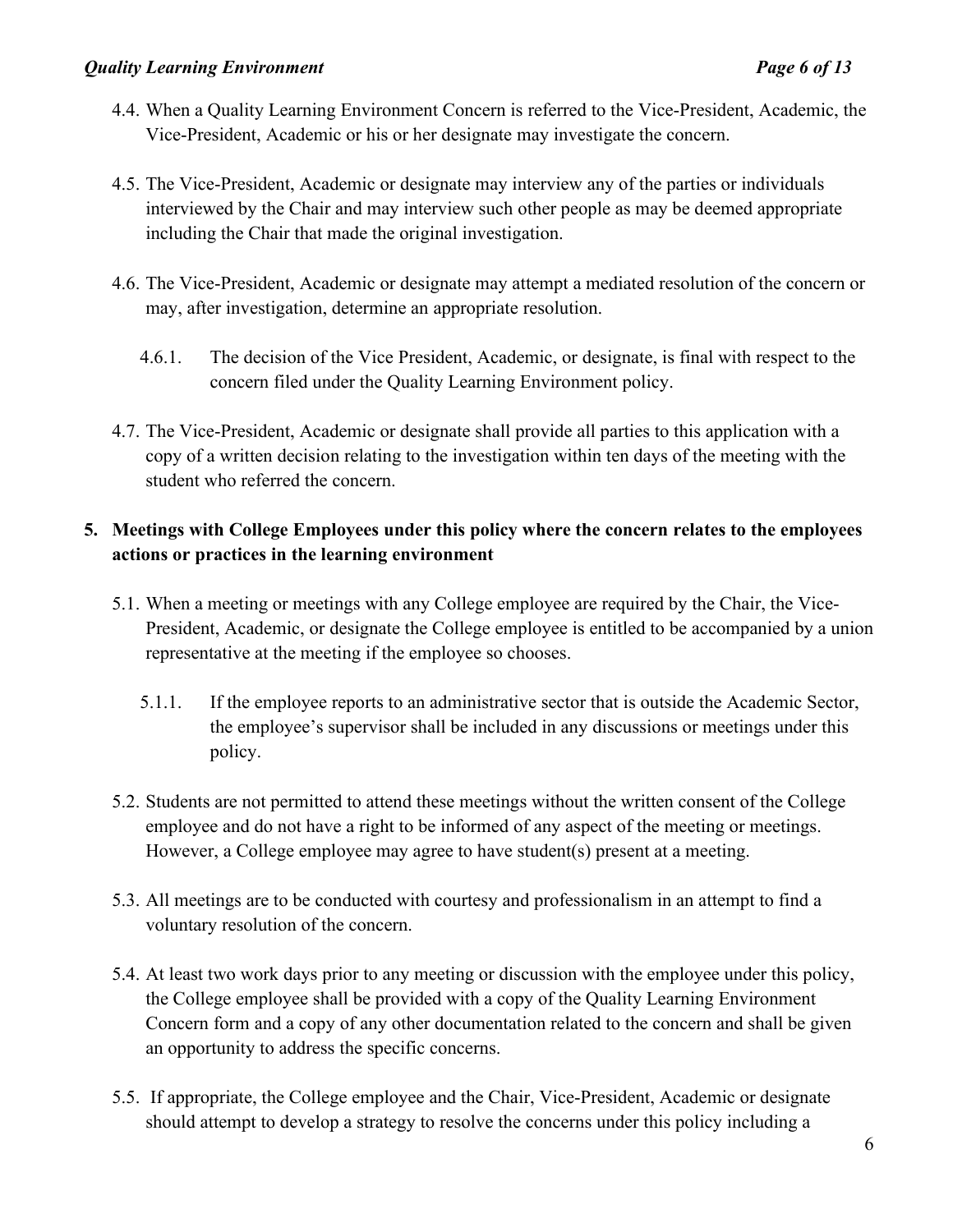reasonable timeline for the resolution to be implemented and a time period at the end of which the employee may be required to report on how the resolution is progressing. This resolution should be in written form, set out clearly the obligations imposed, and the actions required to be completed under the resolution together with clearly stated timelines.

- 5.6. The Chair, Vice-President, Academic, or designate, may follow-up with the College employee if the written resolution and all of its terms are not carried out by the College employee as agreed.
- 5.7. Students may be advised that the meeting or meetings have occurred and that a resolution has been determined. However, if the matter relates to disciplinary action, students do not have the right to any information relating to that situation. They may also be advised to report back to the Chair, Vice-President, Academic, or designate, if they feel that there is no appropriate change in the behaviour, practices or actions that were the cause of an application under this policy.

## **6. Nature of the concern under this policy**

- 6.1. If the nature of the concern under this policy relates to equipment, learning resources, software, physical learning spaces or any other matter that is not related to the actions of employees in the learning environment, the Chair, Vice-President, Academic or designate may schedule meetings for the student or students who brought forward the concern with departments or individuals in the College who are responsible for the delivery of those services if the concern relates to the manner in which the services are provided or delivered.
	- 6.1.1. The purpose of the meeting would be to determine if there is a method of delivery or operation that might better serve the needs of students.
	- 6.1.2. If appropriate, a modification of the delivery of these services, equipment or learning resources may be implemented to improve the quality of the learning environment.
	- 6.1.3. If the College department cannot respond to the students concern in a way suggested by the student or students, the College department will explain why it is not possible.
	- 6.1.4. The outcomes described in Sections 6.1.1; 6.1.2; or 6.1.3 shall be included in the written resolution or decision provided to the students who brought forward the concern.
- 6.2. If the nature of the concern relates to teaching methodology or practice, part of the resolution may consist of professional development or training to be provided by the College and to be taken by the College employee.
	- 6.2.1. Once the professional development or training or the reasonable opportunity to take the professional development or training is provided by the College, the Chair or Vice-President, Academic or designate may follow-up with the employee to determine any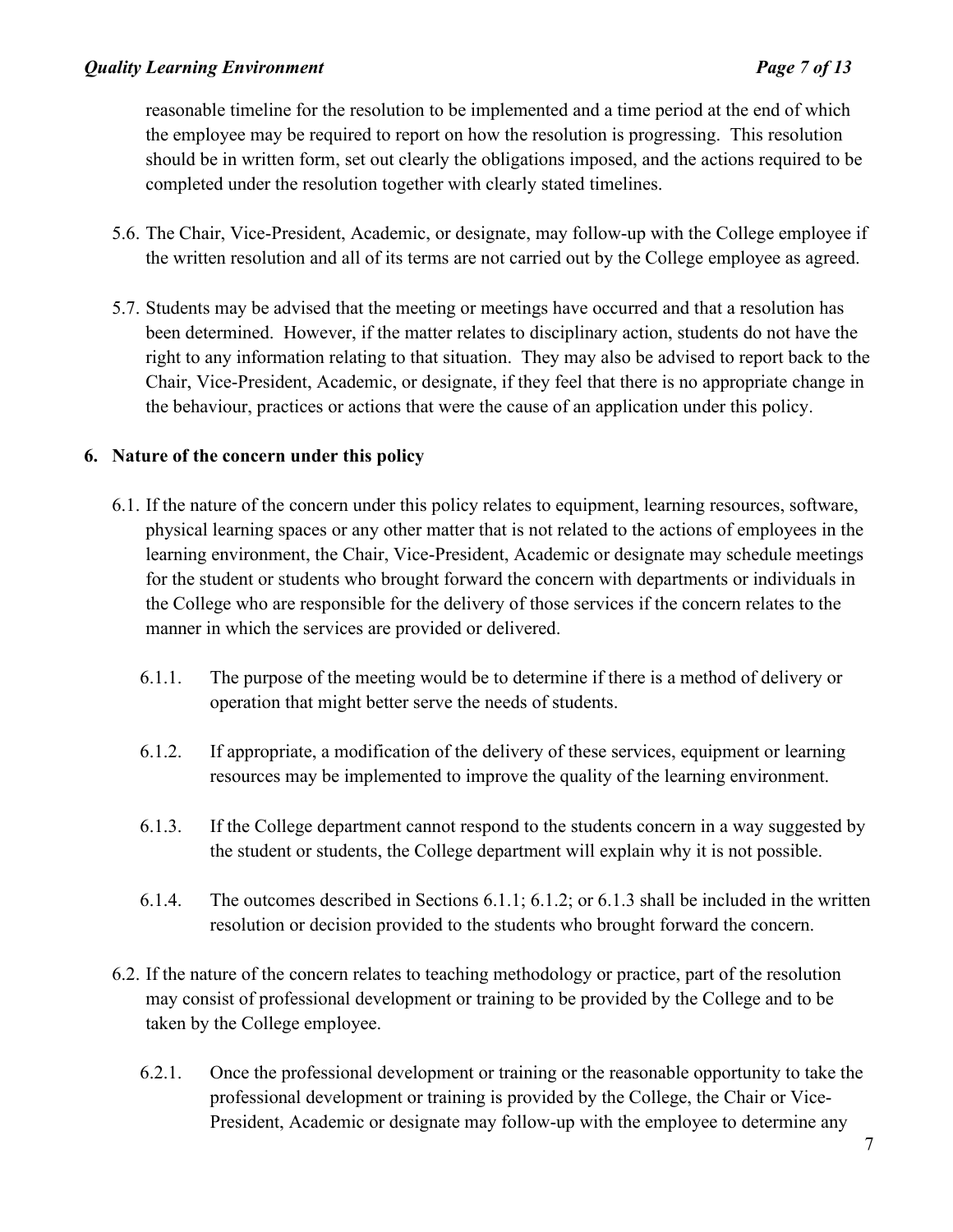outcome of the professional development or training and to determine if more may be required.

- 6.3. If the nature of the concern relates to specific job performance, actions, omissions or other disciplinary issues relating to a College employee, the Chair or Vice-President, Academic may engage in appropriate activities to address the issues including beginning a progressive discipline process.
	- 6.3.1. The College employee has the right to specific identification of the nature of the breach of his or her obligations, clear direction as to what steps are required to address the issues and a reasonable timeline within which to comply.
	- 6.3.2. If the College employee disagrees with the assessment of a concern under this policy by the Chair, Vice-President, Academic or designate, the employee is entitled to recourse under the terms of the appropriate collective agreement governing that employee.
- 6.4. Any action or decision taken under Sections 6.2 or 6.3 are confidential between the College and its employee and will not be disclosed to any other party.
- 7. The forms necessary to bring forward a concern under this Quality Learning Environment policy and a diagrammatic explanation of the process are appended to this policy.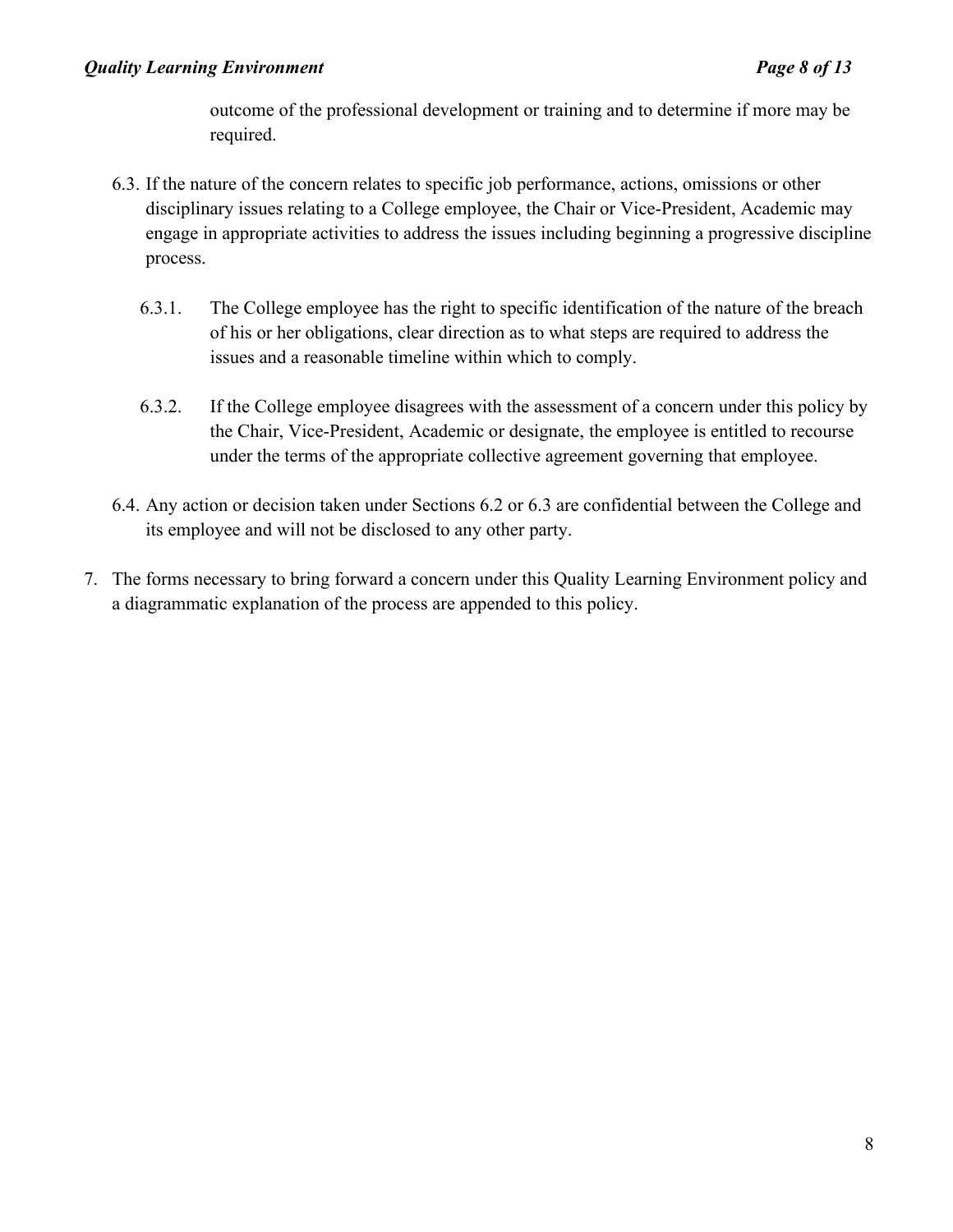

**Quality Learning Environment Concern Form**

| Name: $\frac{1}{2}$ Student ID #                                      |  |  |
|-----------------------------------------------------------------------|--|--|
|                                                                       |  |  |
| Campus: (Please check) Windsor South _ SCCCA _ Thames _ Wallaceburg _ |  |  |
|                                                                       |  |  |
|                                                                       |  |  |
|                                                                       |  |  |
| Date of filing with Chair (stamp)                                     |  |  |
|                                                                       |  |  |
| Chair's signature:                                                    |  |  |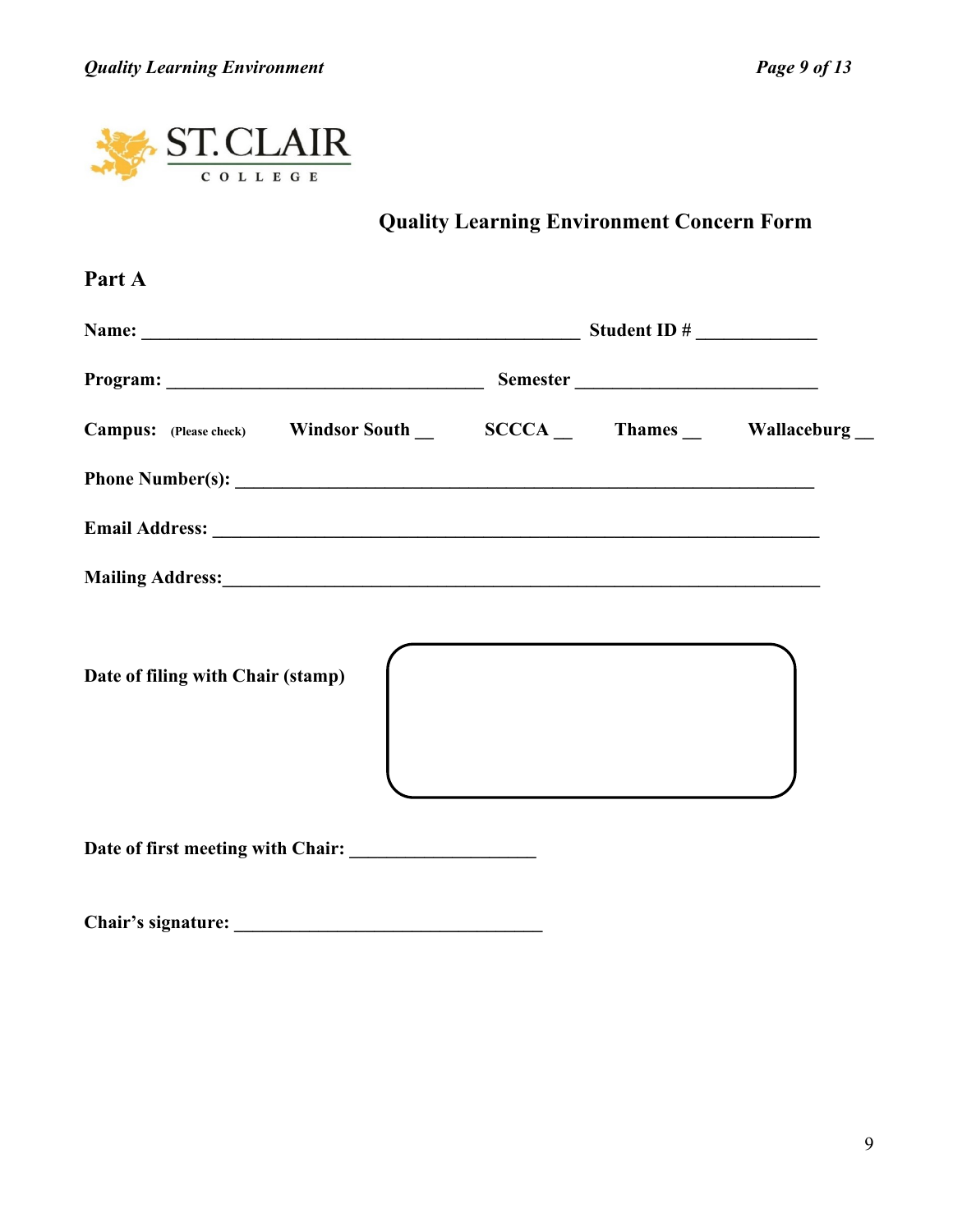**Part B Clearly identify the nature of your concern. Provide appropriate dates, times, locations, people involved, and the names of other people who are familiar with this situation. Attach an additional sheet, if necessary.**

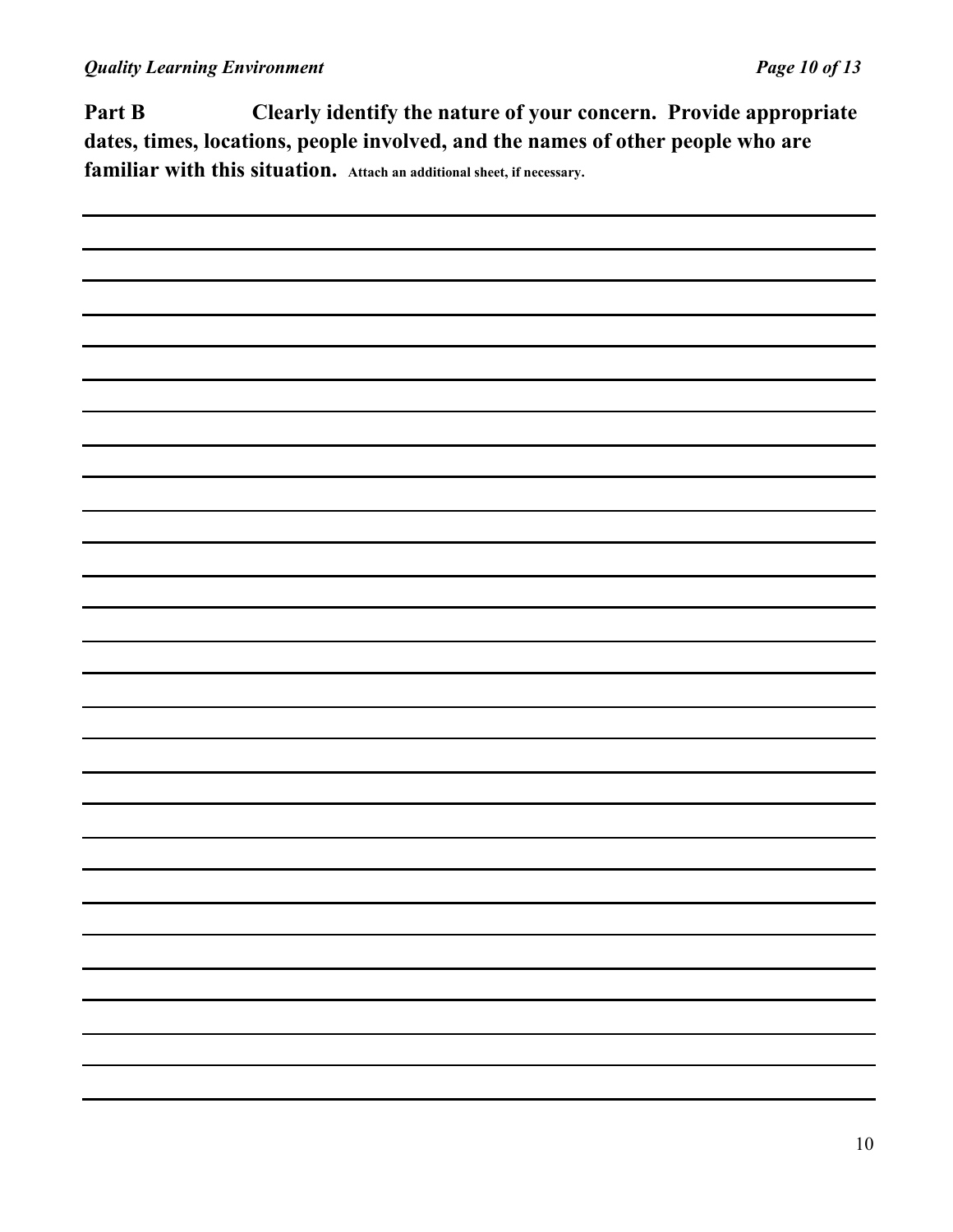**Outline what steps you have taken to find a resolution of this concern and identify those individuals with whom you have attempted to find a resolution.**

**What is the resolution that you are requesting by presenting this concern?**

| I acknowledge that the statements that I have made above are accurate and true. |
|---------------------------------------------------------------------------------|
|---------------------------------------------------------------------------------|

**Signature: \_\_\_\_\_\_\_\_\_\_\_\_\_\_\_\_\_\_\_\_\_\_\_\_\_\_\_\_\_\_\_\_\_\_\_\_\_\_\_\_\_ Date: \_\_\_\_\_\_\_\_\_\_\_\_\_\_\_\_\_\_\_**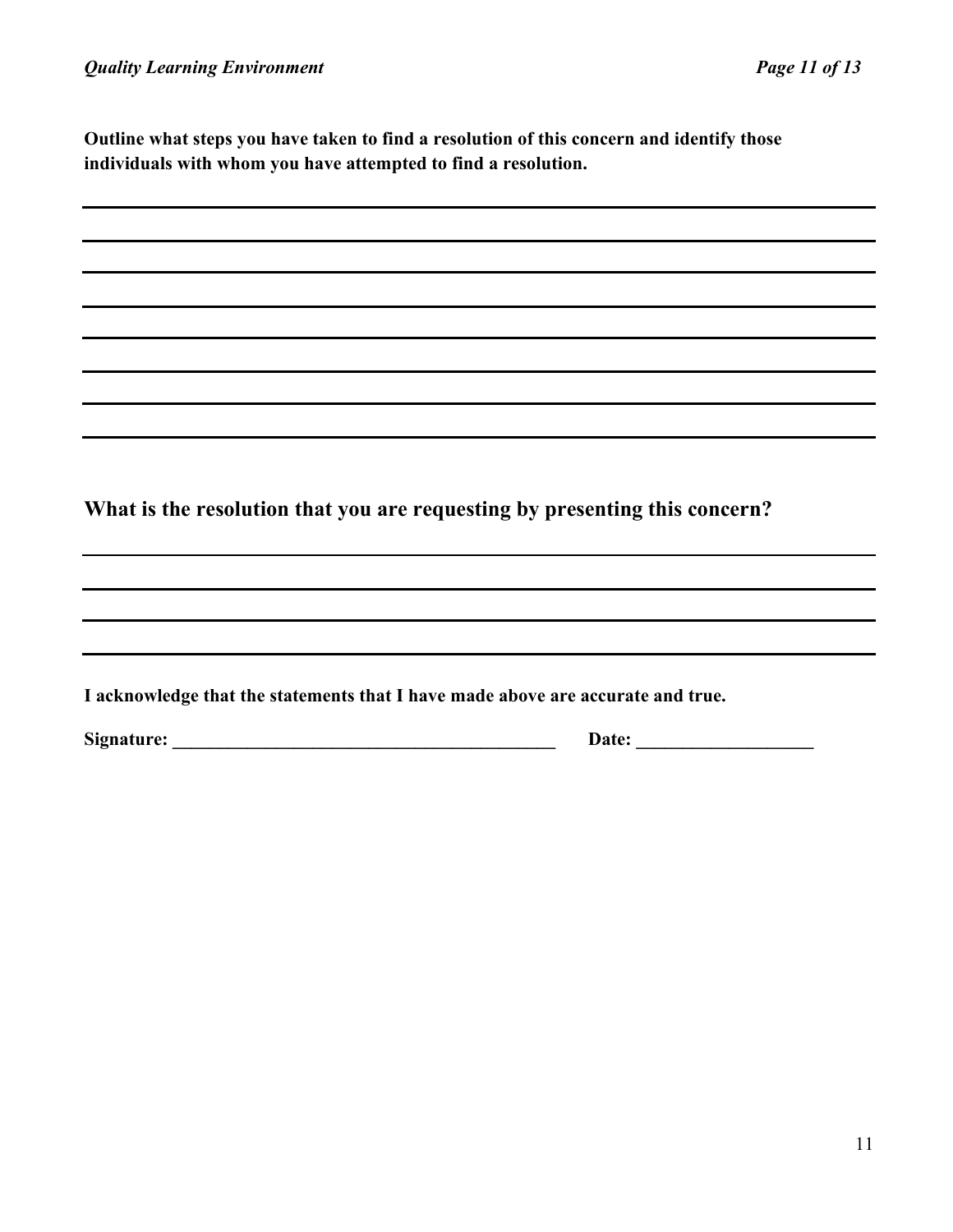*Quality Learning Environment Page 12 of 13* 



 **Quality Learning Environment Concern Form**

**Part C**

**Referral to the Office of the Vice President, Academic**

**I wish to refer this concern to the office of the Vice President, Academic.**

**The grounds or reasons for my referral are:** 

**Signature: \_\_\_\_\_\_\_\_\_\_\_\_\_\_\_\_\_\_\_\_\_\_\_\_\_\_\_\_\_\_\_\_\_\_\_\_\_\_\_\_\_ Date: \_\_\_\_\_\_\_\_\_\_\_\_\_\_\_\_\_\_\_** 

**Date of filing with the office of the Vice President, Academic (stamp)**

Date of meeting with the Vice President, Academic or designate: